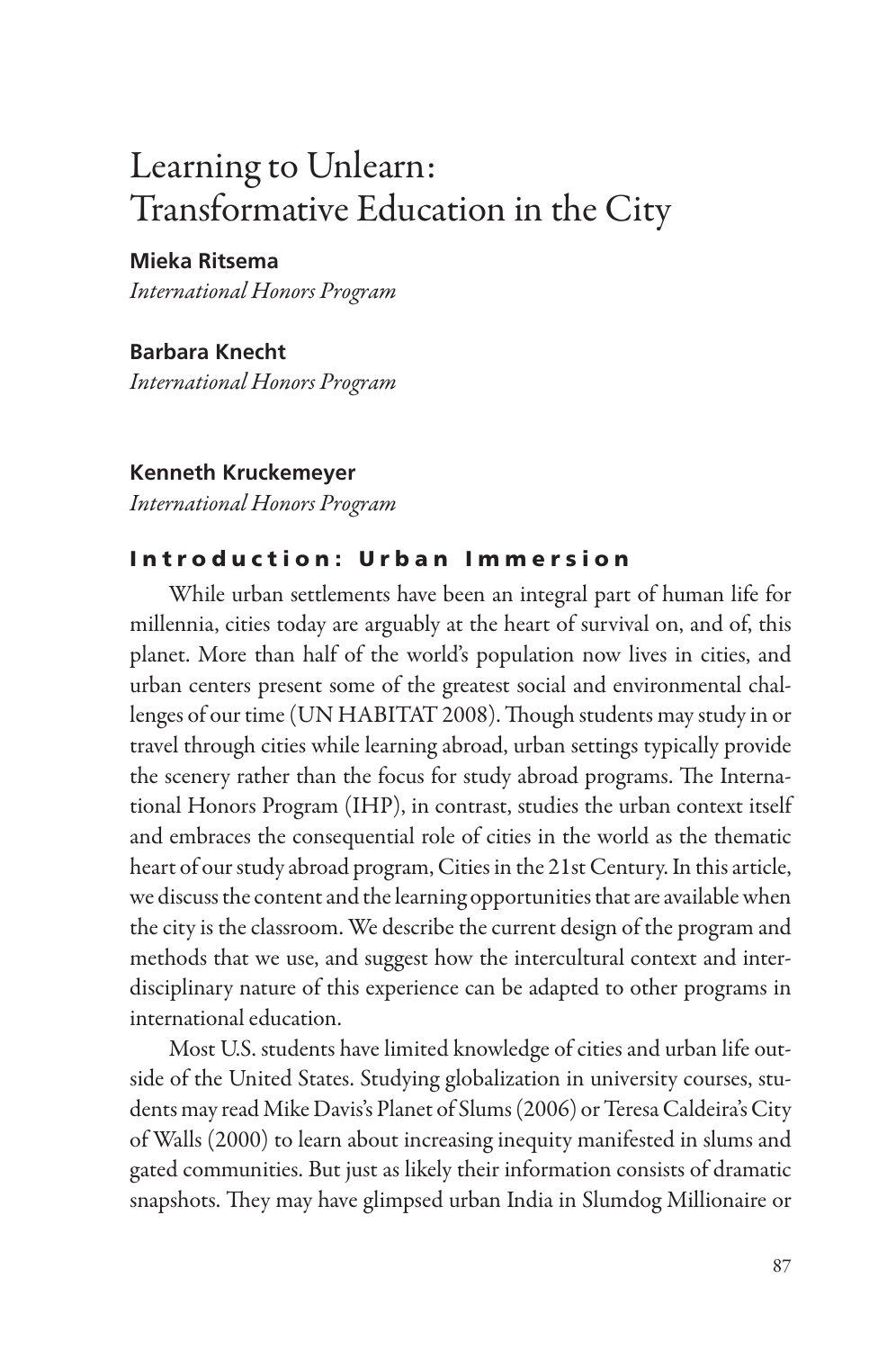heard in the news about a city in China devoted to sock-making. There may be passing recognition that major sports events take place in cities, such as Beijing's 2008 Olympics or Cape Town's 2010 World Cup. Through these snapshots, a single dimension stands to represent a dynamic, multifaceted, and intricately connected human settlement.

The IHP Cities in the 21st Century program (IHP Cities) aims to expose students to the richness and complexity of life in cities. Cities are centers of individual opportunity and civic engagement and also sites of socio-economic disparity and political inequality. For some a city provides remarkable luxury and for others unbelievable deprivation. Beyond the extremes, however, cit ies offer diverse prospects for most inhabitants, able to provide opportunities for work, education, and artistic expression. This dense concentration of resources is the very aspect of cities that creates the opportunity for learning.

IHP Cities is a thematic, comparative program in which students exam ine the issues of 21st century life in the U.S. and abroad by studying people, planning, and politics in specific cities. Since the program began in 1999, it has begun with an orientation in a United States city, followed by travel to cities in three countries over the course of a semester. The strategy is to provide a structured, comparative analysis of similarities and differences of urbanism in diverse places. The group, consisting of 30 to 35 students and four faculty, including a Fellow, spends approximately two weeks in a city in the United States, followed by four to five weeks in three other countries, one city each in Africa, Asia and South America.

The purpose of study abroad is for students to learn other ways of living in and understanding the world, usually through a process of immersion. Most study abroad programs focus on cultural immersion characterized by learning a language and living in one place for a semester or two. The IHP Cities program aspires to urban immersion, teaching students how to read a city by gaining an understanding of the systems and rhythms of cities that make them productive for large numbers of people.

Study abroad is well known for being a transforming experience for students. Studying the city has the power to make that transformation both personal and societal, as students examine how everyday lives, including their own, are affected by the forces, systems and circumstances of cities. Our objective in the IHP Cities program is for students to get at the heart of how cities work, and thus how these students, in their personal and professional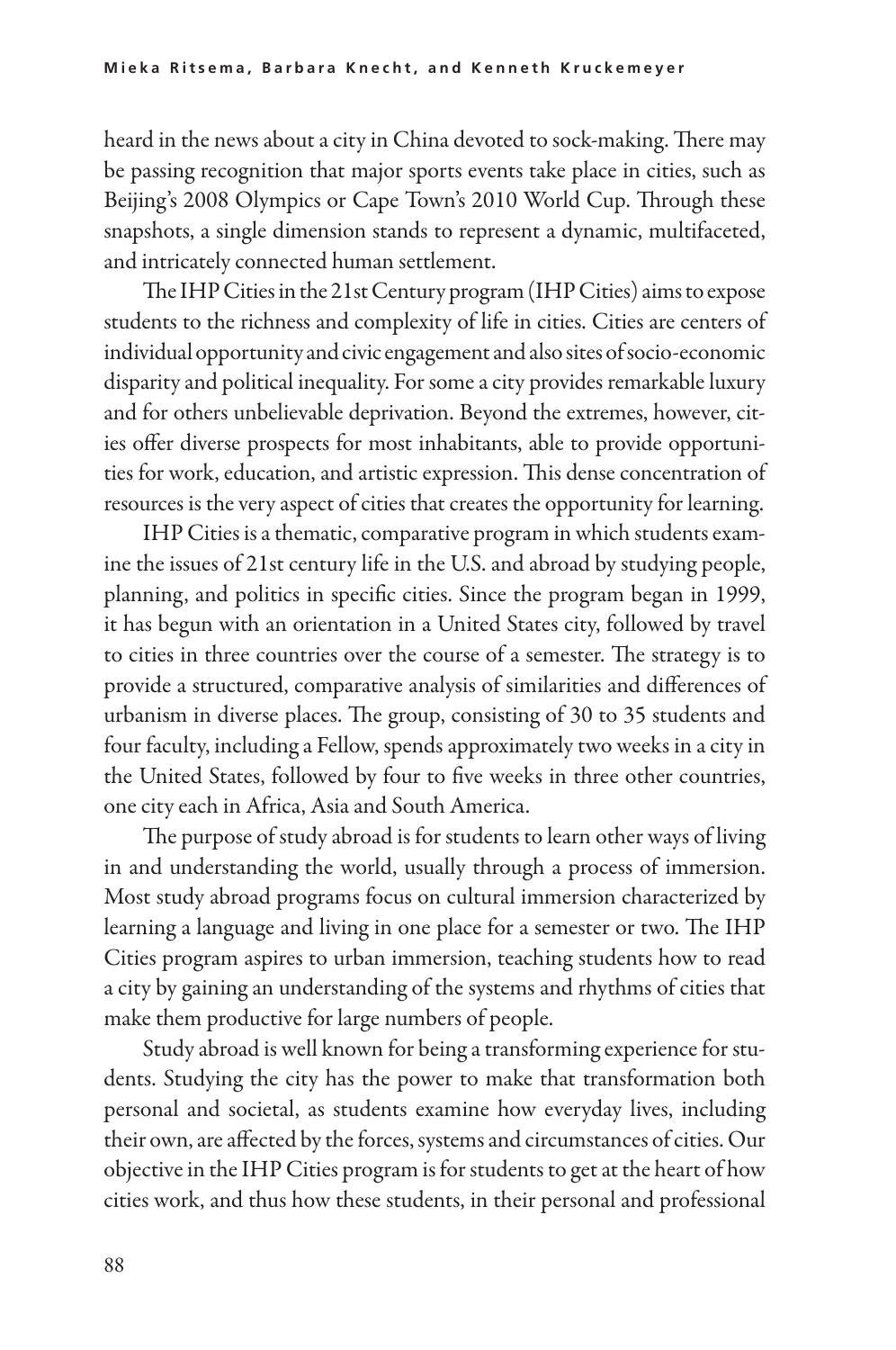#### lives, can influence the future of cities. The City as the Classroom

The fundamental tenet of the IHP Cities program is that the city is the classroom. This means that every aspect of living in a city is a potential source of learning. For example, students must ride the local transportation in order to observe, experience, and reflect on how it works for city residents and visitors. The history of a neighborhood is learned through conversations with shop owners. By carrying out transactions in the local currency and exploring local lunch spots, students compare the extent of purchasing power in different cities. Adjusting to host families means learning about struggles, celebrations, and the mundane practices of everyday life in very different urban contexts. The goal is to begin to understand how people make cities meaningful and how cities work, that is to say, how systems of transportation or housing or inequity are produced, contested, and lived on a daily basis.

When the city becomes the classroom, students must shift their expectations of what constitutes experts and expertise. The Cities program is designed to transfer the source of knowledge to the actors and institutions of the city where sources for learning are abundant and contradictory. To do so, students must unlearn their expectations for the learning process itself. Learning to unlearn means setting aside and questioning one's assumptions and preconceived notions about how to learn, in order to hear, see and experience the city on other people's terms. The framework for expertise shifts from faculty and books to host families, government planners, urban recyclers, shopkeepers, developers, and a broad array of people with a range of extraordinary and ordinary experiences and views on their city. The terms for learning, therefore, depend on the styles, sites and circumstances in which students encounter these teachers as well as students' willingness to discover the potential for learning in every situation.

Learning on other people's terms sounds simple, but it is difficult to practice and to teach. For undergraduates whose previous experiences are shaped by professional educators, learning to value local knowledge can be a daunting process. From the first day in the IHP Cities program, students are asked to abandon their expectations of familiarity. From the lengthy eight-hour day, the highly structured program, the nonlinear flow of information, and the unpredictable and dynamic range of voices, it is a challenge unlike the university environment. Our intention is for students to develop a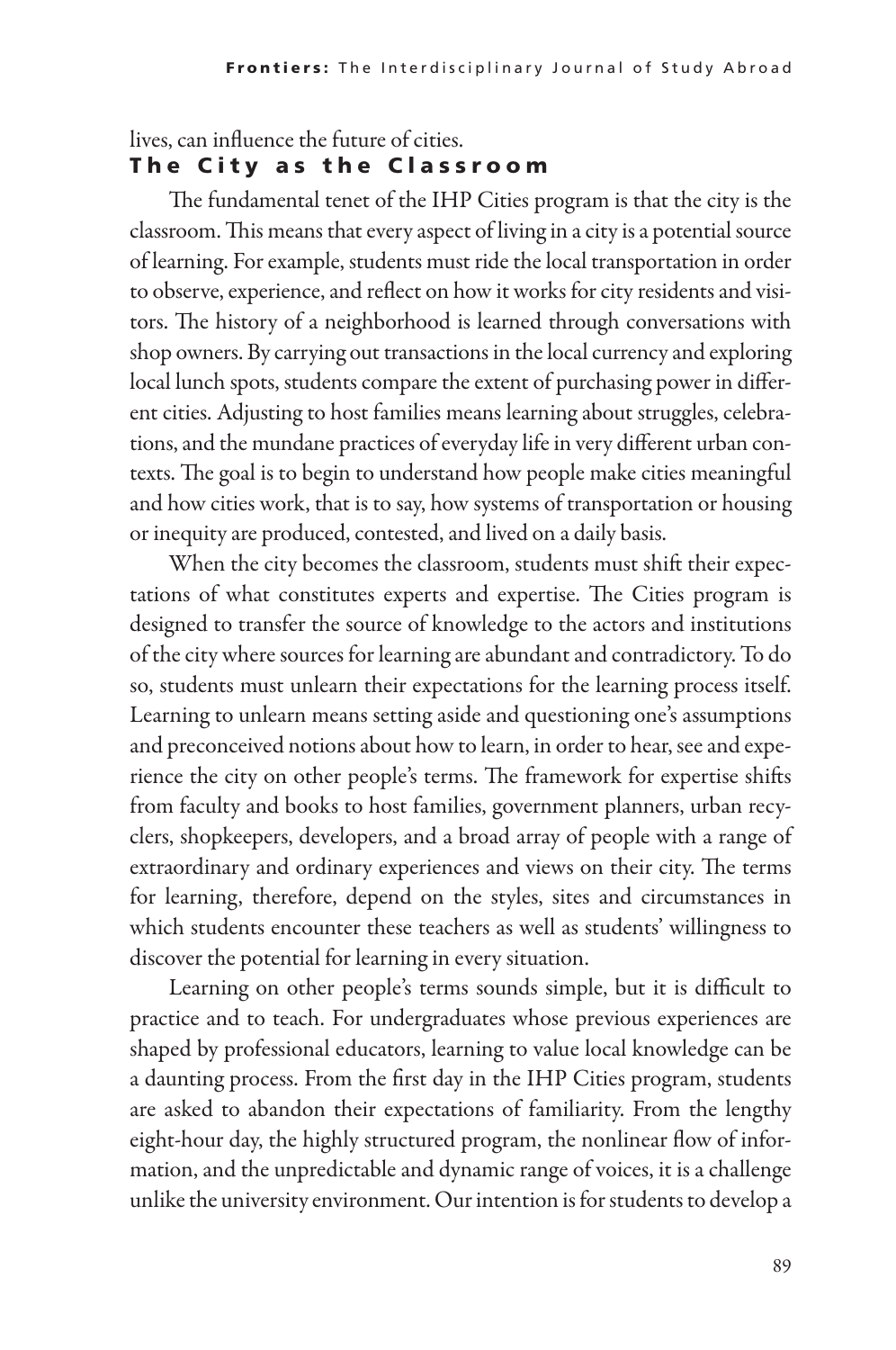self-awareness and willingness to communicate with strangers, to change the tempo of interaction, to learn through sensory processes, and to relinquish their expectations for simple answers. In the process, they develop skills to move through the city attentive to the social and physical environment. All of these elements are part of learning on other people's terms.

Observation and recording, communication and analysis, group work: each of these skills and methods is present within the structure of a multicity learning cycle that draws on traditional academic as well as experiential methodologies. Building on students' familiarity with traditional academic learning offers an important starting point for learning on other people's terms, and urban topics are typically introduced by local experts who are brought into a classroom setting. This introduction is followed by a field exercise which students undertake in small groups, and finally a reportback or discussion session facilitated by faculty. Drawing on experiential learning methodologies (Citron and Kline 2001; Kolb 1984; Lutterman-Aguilar and Gingerich 2002), the cycle of learning emphasizes a continual integration of experience, reflection, analysis, and synthesis.

The IHP Cities learning cycle is illustrated in the following example. Students are introduced to local policy on urban environmental management in Sao Paulo by a guest lecturer, for example a civil servant in the city's public works department or an academic from a local university. Then, through visit ing a landfill and conversing with the manager or engineer at the site, students discover the significance of leachates and methane and hear about the effectiveness of sanitary landfills. They hear about the benefits of the facility to the larger community. While stopping in the neighboring town for lunch, students have an informal conversation with residents who discuss the problems they face living near a landfill, including polluting trucks and a contaminated water supply. They learn about thwarted efforts in this poor neighborhood to organize and protest the expansion of the landfill. Afterward, students discuss what they have learned through their observations, conversations, and reflections. Integrated into the discussion are daily observations of informal recyclers or scavenging practices seen in the city's streets as well as insights and prejudices gleaned from conversations with host families. A lesson on inequality is made meaningful, for example, by recognizing how marginal ized people suffer the consequences of urban waste which is largely produced by prosperous urban residents. The discussion continues over the semester as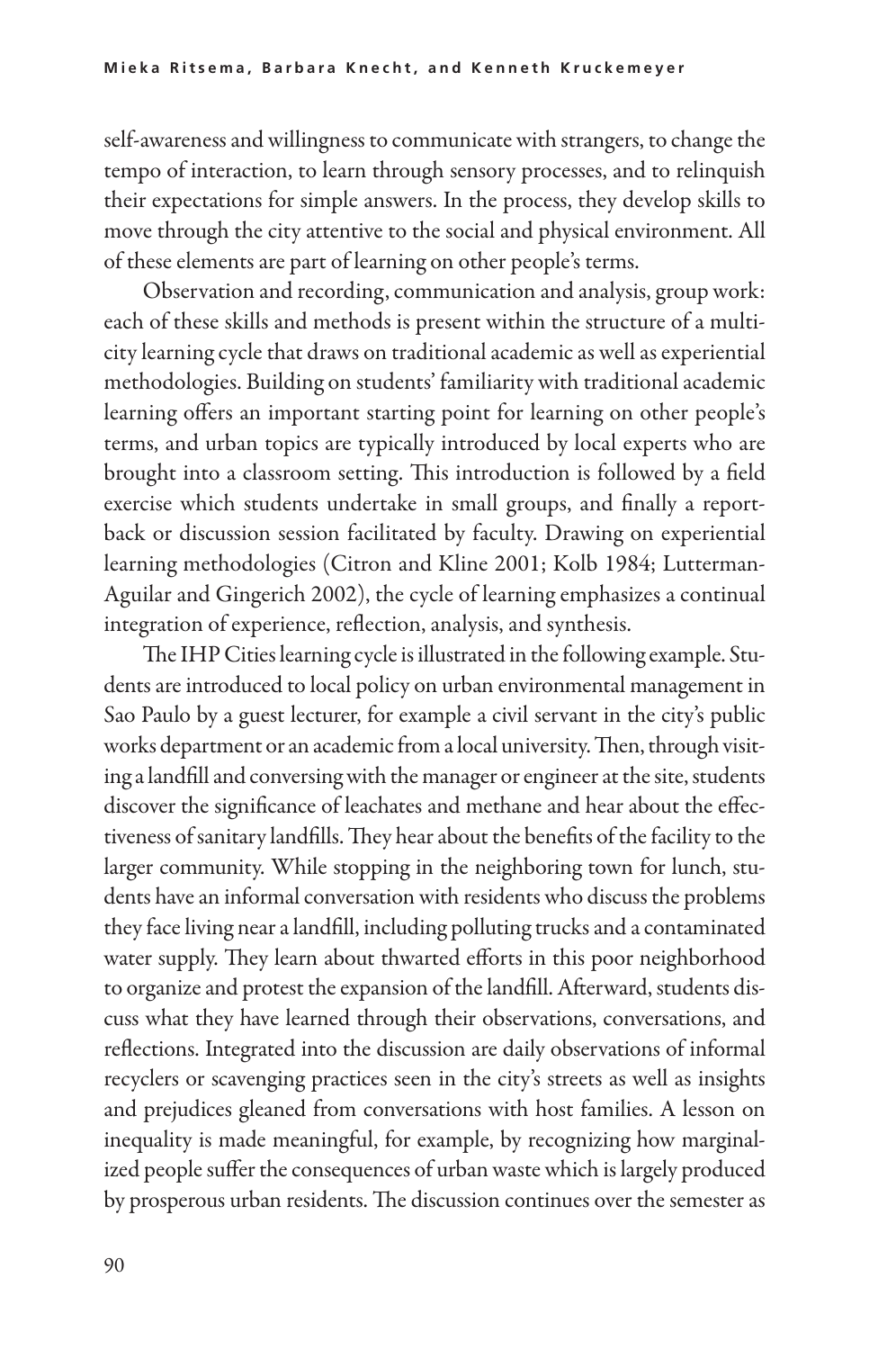new knowledge is gained and applied through comparative assessment.

Through this learning cycle, urban waste, a topic of seemingly little relevance, becomes clearly connected to the perpetuation of social inequity and issues of social justice, urban policy and political turmoil, and environmental sustainability. Reading the city becomes not only a process of learning how systems work but of understanding how humans, as individuals and groups, act and react within and to those systems.

This design offers a learning environment where students encounter multiple sources of knowledge and conflicting truths, developing more questions than answers. Furthermore, focusing on specific issues like waste (or housing or transportation) is an empowering way for students to begin a conversation with a range of urban actors by communicating about top ics that are generally accessible. By working with host institutions and organizations, the program is able to enter different urban communities, thus directly addressing specific urban issues people are facing. Repeated exposure to informal and formal learning opportunities helps teach students how to respectfully and productively bridge cultural and other differences to engage in conversation. In various ways, IHP creates an environment of intellectual opportunities that requires students to be interactive and selfdirected in their learning.

There are a number of observation, communication, mapping, and analytical skills that we teach within the cycle of learning. Observation and recording while recognizing one's prejudices are seemingly simple tools, yet deceptively difficult in intercultural contexts. We have developed several exercises to improve these skills. In an anthropological exercise, students first observe and describe an urban scene, then examine how their interpretation compares to that of a local person, and finally consider the scene in broader analytical context. In a mapping assignment designed to develop an urban planning lens, students literally map the social and physical infrastructure in a city block. In an excursion with a multidisciplinary focus, groups of students walk along a familiar route to search for patterns and events that reveal the presence of the state, evidence of social roles, or the overlap of formal and informal economies. Students discover that observation involves all the senses, that it is an act of corporeal awareness as well as a process of meaningmaking which requires communicating with the city's residents. Through communication with various urban actors, students begin to understand the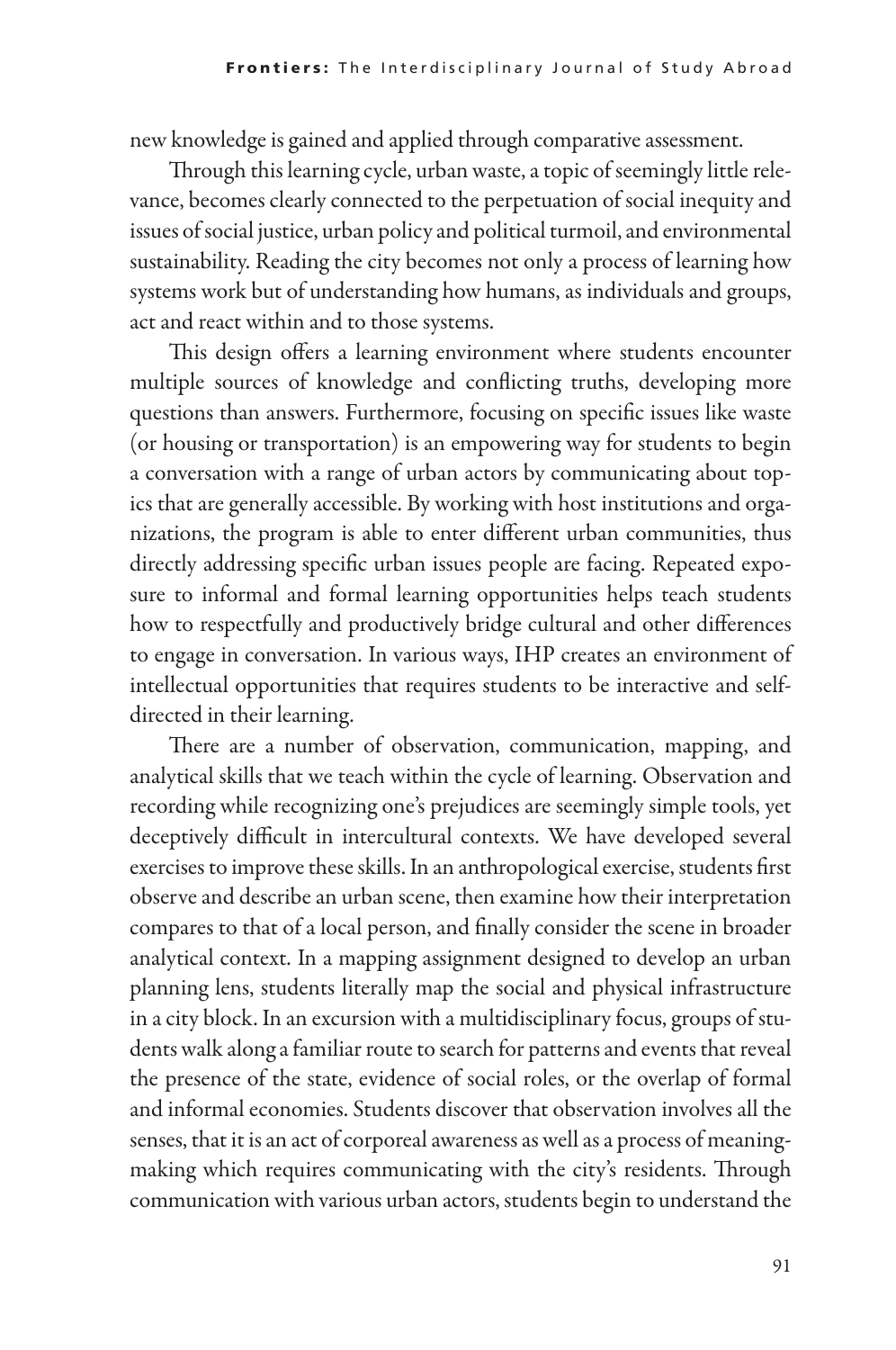city from the perspectives of its diverse inhabitants. Akin to the qualitative methods used in ethnographic fieldwork (Robben and Sluka 2007), students observe and participate in the social world around them—confronting issues of cultural translation, cultural relativism, and their own positionality—in order to understand how people make sense of their urban worlds.

Using multiple modes of communication for reflection and analysis is a near-daily aspect of the program. Visual and oral modes supplement the more familiar written form of communication that is typically emphasized in university courses. The expectations are set up in the pre-departure assignment—a description and analysis of an issue of public debate from students' home or college city. In addition to preparing an essay describing and analyz ing the situation, the assignment requires students to distill the main points into a poster presentation. The poster session is comprised of short oral presentations to a small group facilitated by the faculty and then summarized back to the larger group. Thus the concept that content and form together produce effective communication is introduced. Furthermore, presentations are required in every city in order to provide students the chance to develop and practice oral presentation skills. Through the semester, there are multiple opportunities to experiment with conventional and inventive modes of communication through presentation.

As students are requested to leave their computers at home, even writing papers becomes a new form of mental processing. Without the convenience of delete, cut and paste functions, or the ready resource of the internet, students work with the material at hand. "What is the information I have learned?" and "what does it mean?" become the leading questions, rather than "where is the information that I want?" Most students also develop a consciousness about their own process of thinking in the course of writing essays longhand. It may be in how they plan and execute the work, it may be in how they think through language. Usually it hones a skill that contributes positively to their writing when they (happily!) return to the computer.

Students work in small groups for discussion, research and presentations. Just as students must spend much of their time experiencing the city and learning on other people's terms, they must also come together, in an iterative process, to make sense of what they have experienced. On their own time, and in the structured environment of the courses and city program, students share their confusions, questions and insights. In the process, they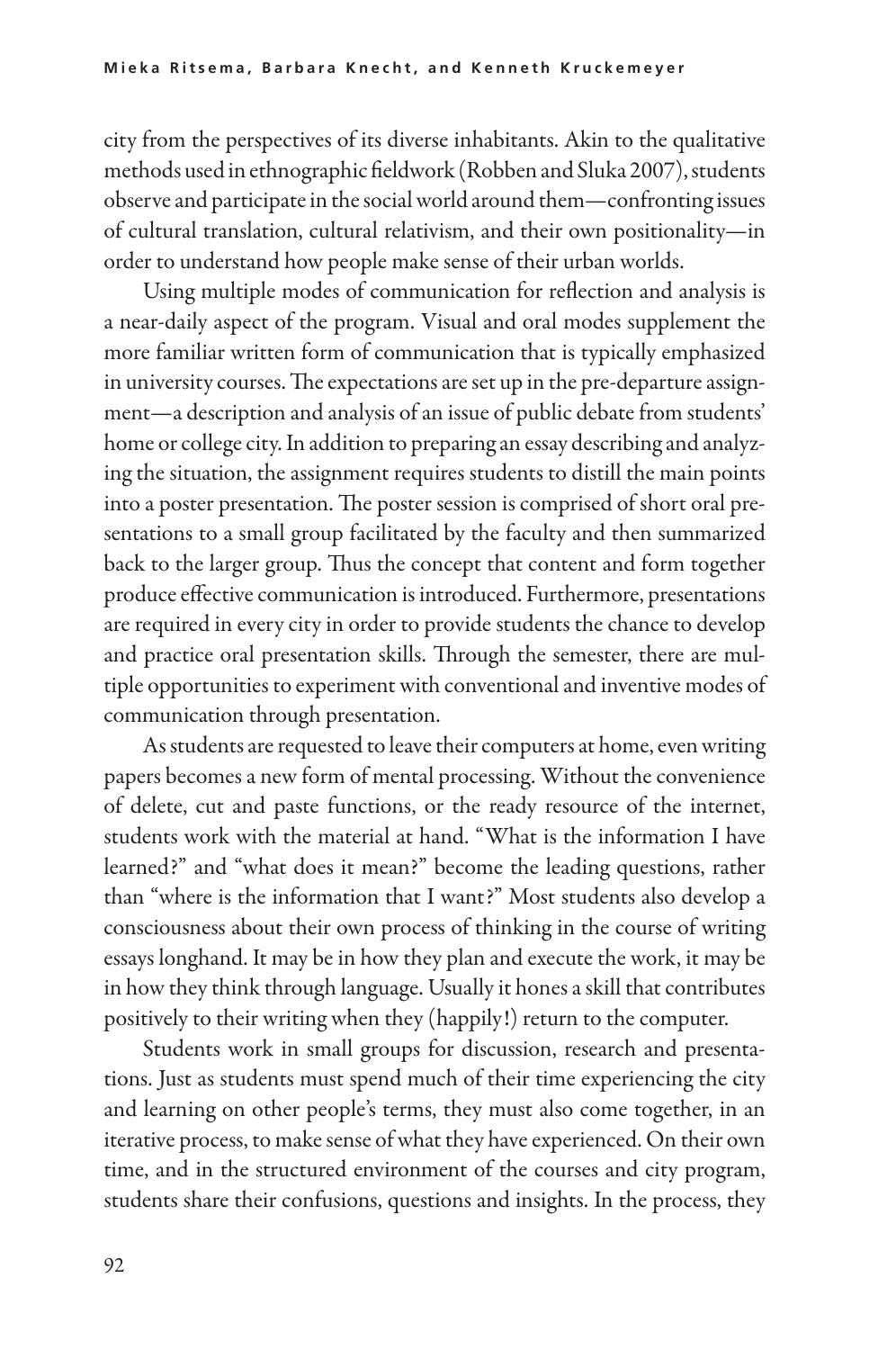teach each other. This is particularly important since the IHP Cities program attracts students from universities across the U.S. and does not require students to have a background in urban studies. Students with backgrounds in politics and economics are encouraged, for example, to participate in explaining concepts like neoliberalism or development to classmates. We have watched students become empowered through the slow but powerful recognition that they have expertise to share, and that such expertise can come through interdisciplinary engagement.

# Designing Programs to Challenge Preconceptions

In recognizing that students travel with "imaginative geographies" (Said 1979)—preconceptions of people and place—it is critical to design a program that helps students question their expectations of cities and urban life. Social scientists (Gans 1967; Hannerz 1980; Massey and Denton 1993; Portes and Jensen 1987; Simone 2009) examining neighborhoods and social networks in cities have demonstrated that people living in metropolitan areas typically develop relationships with others of similar social backgrounds. Students also tend to socialize and congregate in familiar places as they travel. The IHP Cities program is organized to ensure that students cross the social and physical boundaries of cities and relate those experiences to broader frameworks for analysis. Drawing on interdisciplinary perspectives, the structure of the program exposes students to the myriad ways that cities are organized and the distinctions between policy, plan and lived experience. They begin to understand how cities work differently for different people. To do this, the program incorporates two major design elements: course syllabi designed by "traveling faculty," who accompany the students for the duration of the program, and city programs designed by "local faculty," who live in the city. The program draws members of both groups from numerous disciplines, includ ing Anthropology and Urban Planning as well as Economics and the Arts.

Each city program establishes a cycle of learning over a four (sometimes five) week period. This cycle repeats in form from city to city with place-specific content. City programs progress as follows: The first week quickly grounds students in the new city through a series of urban explorations and introductory lectures. Guest lecturers provide an introduction to social, political, economic, and planning contexts in the city and country,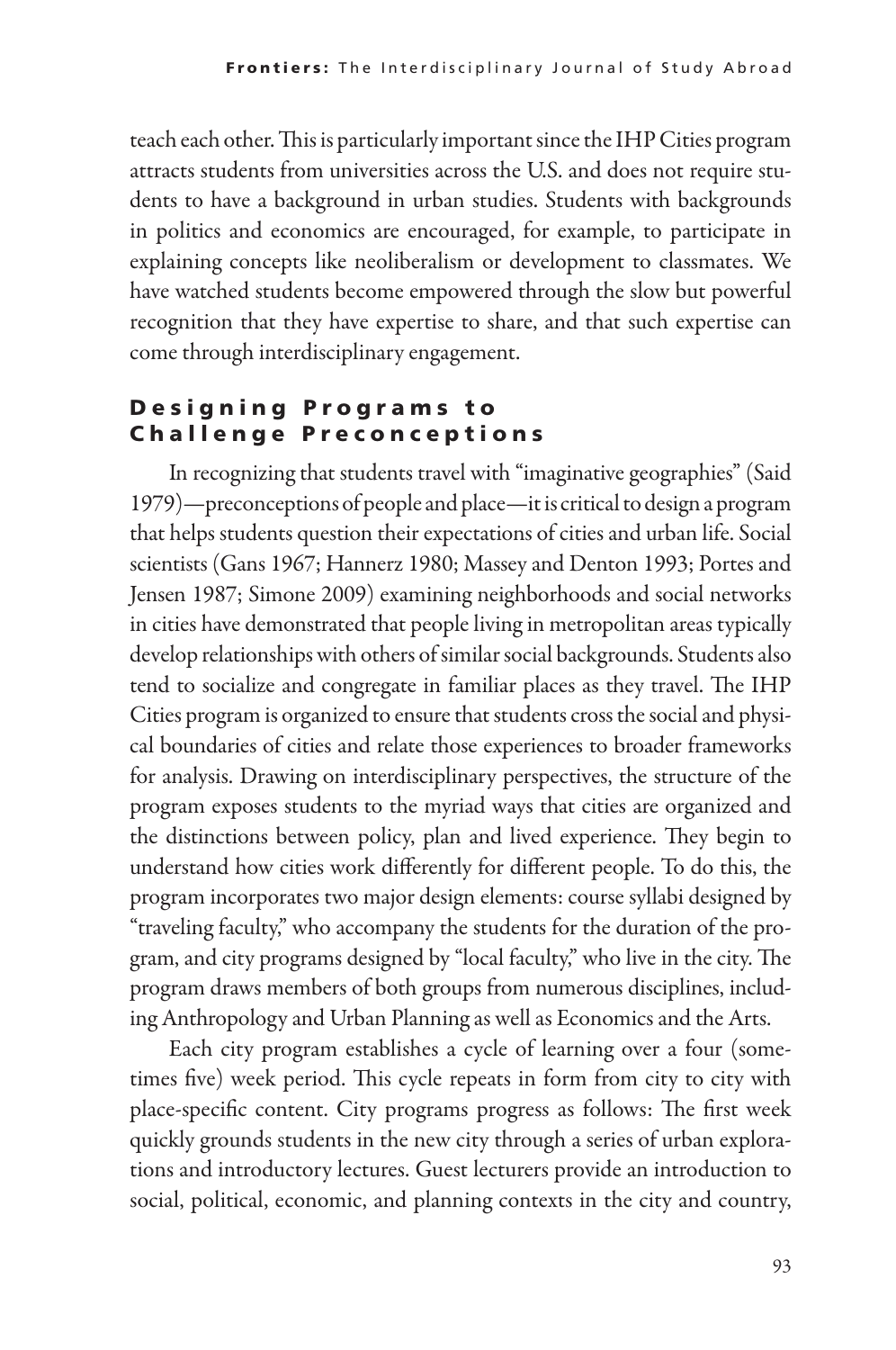while urban explorations expose students to the sounds and sights of city life. During the second week, the program activities expand on the development, social, and environmental issues that arise in each city, including housing, spatial divisions, waste, water, mega-projects, and transportation. The third week builds further on those themes, giving students several days to delve more deeply into specific topics of particular interest to them. Guided by faculty, students distill their findings and develop an appropriate mode for leading the larger group through their research, conclusions, and next set of questions. The fourth week is an opportunity for reflection, comparative analysis, and consideration of the particular city in the global context. At the conclusion of the term, the students spend a week reflecting on the personal and academic learning of the semester, culminating in a public presentation.

Layered onto the city programs are four courses conducted by the traveling faculty that offer theoretical and methodological tools grounded in academic disciplines. The IHP Cities program examines a city through several lenses: Urban Politics and Development, Culture and Society of World Cities, Urban Planning and Sustainable Environments, and Contemporary Urban Issues. Faculty design course syllabi around the core concepts and methods of their disciplines, and teach the material by applying it to cityspecific contexts. Required and recommended readings are drawn, whenever possible, from local academics and based in location-specific examples. Assignments emphasize learning from the primary sources of the city, and courses often overlap in order to emphasize the interdisciplinary nature of the investigation. Faculty members reinforce their role as facilitators and resources by constantly responding to the unscripted learning that comes from observing, experiencing, and interpreting the city. As they teach in this way, they subvert the very idea of an academician, an expert who knows the answers, by focusing on the voices of urban residents and on the understand ing produced by students themselves.

Local and traveling faculty together structure the learning environment for students and participate in the learning process. At each stage, the teach ing team is working with the students to construct the platform that supports the experiential learning cycle as students reflect on their experiences, conceptualize them, and apply them to the next phase of learning. Local faculty provide depth and insight into each country to facilitate analysis and interpretation. Traveling faculty break down disciplinary silos and help students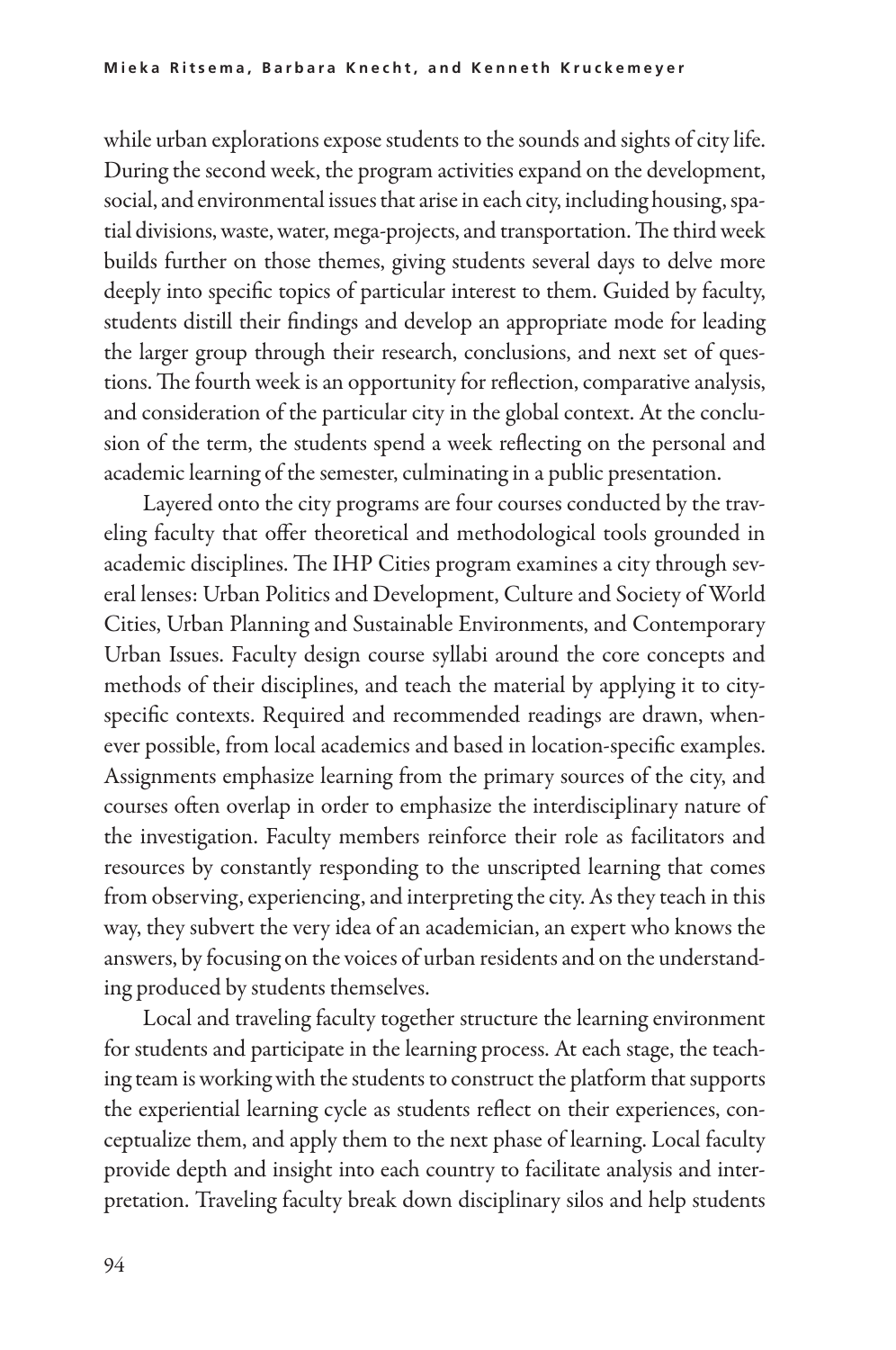develop a holistic and interrelated understanding of cities across a semester.

As anyone who has coordinated a study abroad semester knows, programs do not always work out as smoothly as we would wish; however, even difficulties can produce occasions for developing greater understanding. We often find ourselves creating learning opportunities in unpredictable and difficult circumstances, such as during public strikes or when the public bus breaks down, not infrequent experiences in many world cities. When the city becomes the classroom, faculty must consider how to respond with flex ibility and creativity to urban issues as well as to students' concerns. With city programs and course syllabi dependent on numerous moving parts, facilitating learning often means encouraging students to actively and selfcritically engage with whomever they are interacting, wherever they are in the city. Students become active participants in, rather than consumers of, their education. In the process, students' preconceptions about other people and places are challenged and begin to shift.

## Comparative Study Within and Across Cities

The IHP Cities program is designed to take advantage of the understandings that grow from making different types of comparisons. On the one hand, intercultural comparisons are made from personal immersion, informed and interpreted by observations through the eyes and words of others, and layered with the lenses of the academic disciplines. On the other hand, comparisons are also made across spatial and urban contexts.

The process of making comparisons begins when students meet for the orientation launch in the United States. Our selection and exploration of a U.S. city is based on the intention of immediately taking students outside of familiar zones, and relating their experiences to broader analytical questions.

Two orientation cities, New York City and Detroit, launch the Spring and Fall programs respectively. Seeming opposites, New York, characterized as a global city (Sassen 1991), and Detroit, characterized as a shrinking city (Shrinking Cities 2004), each defy students' preconceived notions. Some students live in New York, many have visited as tourists with their families, but few have tried on a fur coat while learning about local commerce from a shopkeeper in the Russian enclave of Brighton Beach, or have understood transnational remittances by visiting Alianza Dominicana, a community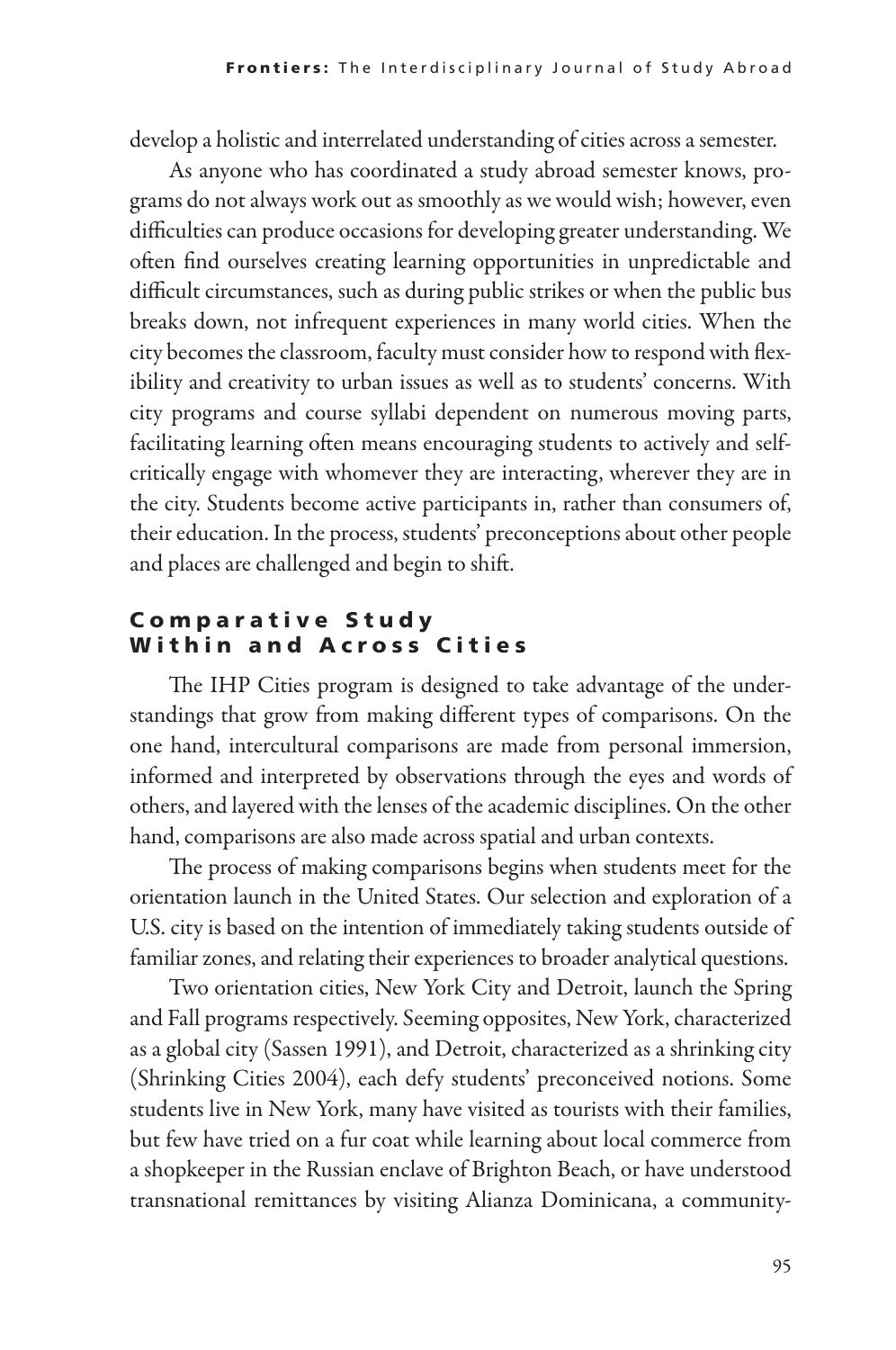based organization in Washington Heights. In the process, students have the opportunity to relate academic discussions of NYC as a global city to their experiences visiting a city of immigrant neighborhoods.

While few students have visited Detroit, all recognize it as the symbolic heart of the American industrial era. In this city, students are confronted with a post-industrial shrinking city in which government has withdrawn more and more city services, and residents have become increasingly creative in the ways that they make do. Faculty challenge students to discuss issues of extreme disinvestment, extraordinary local initiative, single-industry catharsis, and underlying racism, pushing them to communicate about topics that are seemingly outside of their concerns as residents of predominantly middle class communities and wealthy nations.

Whether the program begins in New York City or Detroit, students are asked to toss their preconceptions into the air. Stark differences are uncovered right here at home just as unexpected similarities are found across the globe. During the orientation city program, students meet the people who are making neighborhoods and institutions work, and they are thus provided with a start ing point for communicating with teachers in unlikely places and positions. As they go on to study internationally, they carry with them the basics of learning to unlearn as well as a common platform to begin to think comparatively about their homes cities, the launch city and the cities they will study.

Communicating across perceived social and physical boundaries is a major step in the experiential learning process. Drawing on the strength of experiential methodologies and insights, the program sustains the challenge across several cities, and in the process, students' assumptions are regularly questioned, and their skills of observation, communication and critical thinking are continuously engaged. Just when students begin to be comfortable, they move to the next city and begin the learning process again. Repetition and comparison of topics and cities through the semester reinforce the learning cycle. As they become more adept, their ability to make sense of partial knowledge grows, as does their initiative and creativ ity exploring and explaining their discoveries.

We choose to study in cities that represent the influences that are shap ing the 21st century global city: migration, rapid expansion, neoliberalism, interdependence, increasing inequity. In this era of globalization, these are places where social innovation, political interaction and economic inter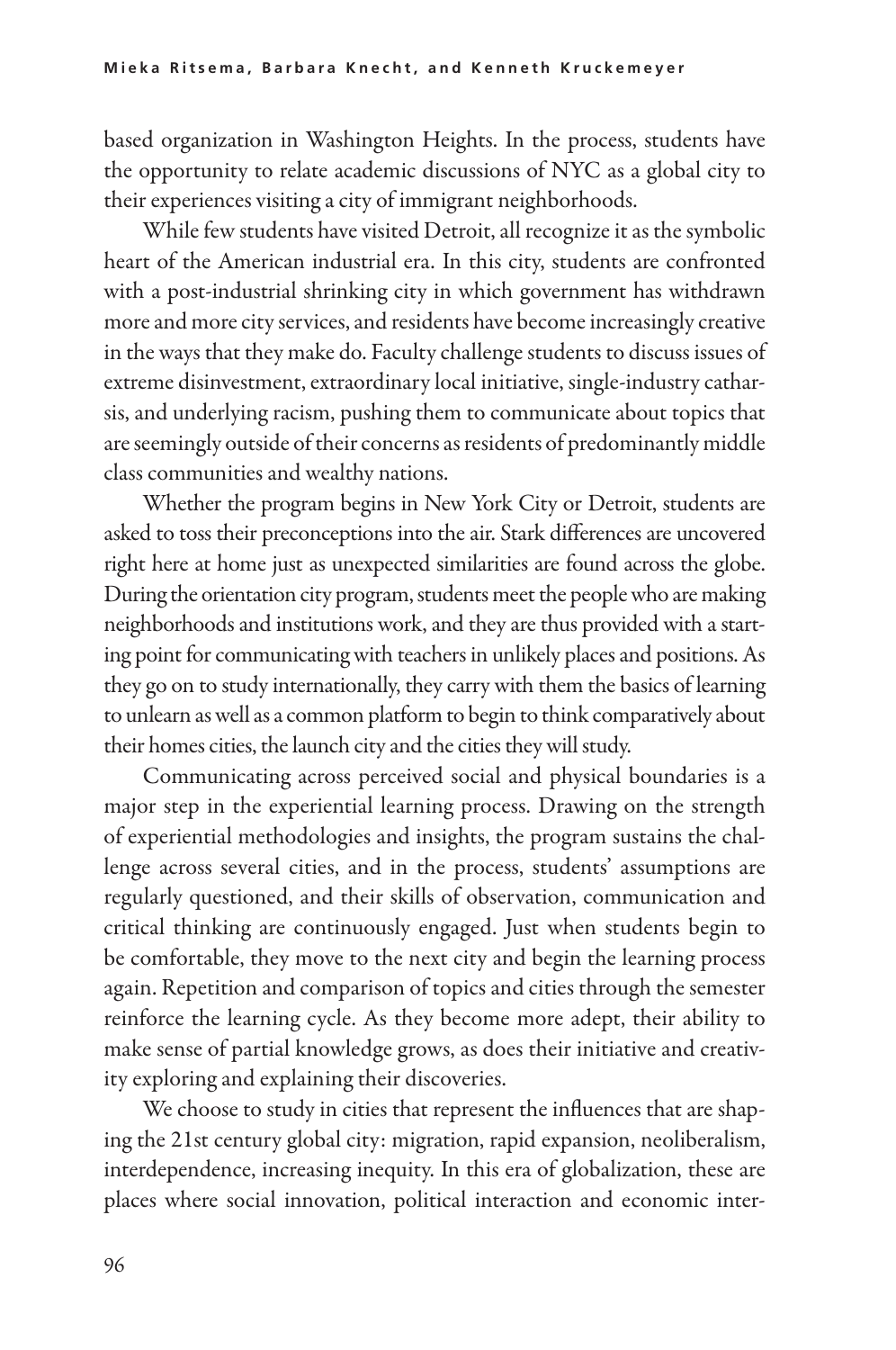vention are visible and accessible. Our itineraries include cities on three continents so that topics, such as housing or transportation, are actively understood from diverse cultural and geographic perspectives. A comparison among cities such as Delhi, Dakar and Buenos Aires or Sao Paulo, Cape Town and Hanoi assures that common topics are seen through exceptionally different lenses. Focus continually shifts between local contexts and perspectives to global problems, processes, and patterns.

Recycling, for example, is a topic familiar to most students through their home or school experience. The extent and success of recycling initiatives in cities varies greatly. Human participation in cycles of disposal and reuse are far more complex than simply sorting paper and glass for anonymous pick up. In Buenos Aires, the 2001 fiscal crisis was the impetus for the growth of a social and economic network of cartoneros who travel the city, work in the streets, and form a significant sector of the informal economy processing recyclable materials. In Cape Town, waste for some is material available for new uses to another. A thriving livelihood has emerged by marginalized people who are creatively reusing drink cans, plastics, and other people's "trash" to fashion into jewelry or art. In the movement of refuse, public and private sectors play different roles that have developed out of economic necessity, social acceptability and citizen, NGO, or leader-driven public policy. Through a comparative analysis of recycling or some other urban phenomenon, students journey into the stories of a city that reveal the interlocking systems of people and processes by which cities function. The comparison across countries develops a perspective on, and appreciation for, the complexity of global and local systems.

The comparative investigation that takes place across cities means that students are continually developing their skills of observation, communication, and reading of specific cities in a global context. At the beginning of the semester, each student chooses a specific topic to examine in every city. Students may choose a comparative analysis project on the topic of public space in cities, for example. Before the semester begins, students are often quite certain about what constitutes public space and what is considered appropriate and inappropriate behavior in such places. Then they observe ballroom dancing beneath highway overpasses in Beijing, encounter the decades-old weekly demonstration by mothers of the "Disappeared" in the Plaza de Mayo in Buenos Aires, and see a row of barbers giving hair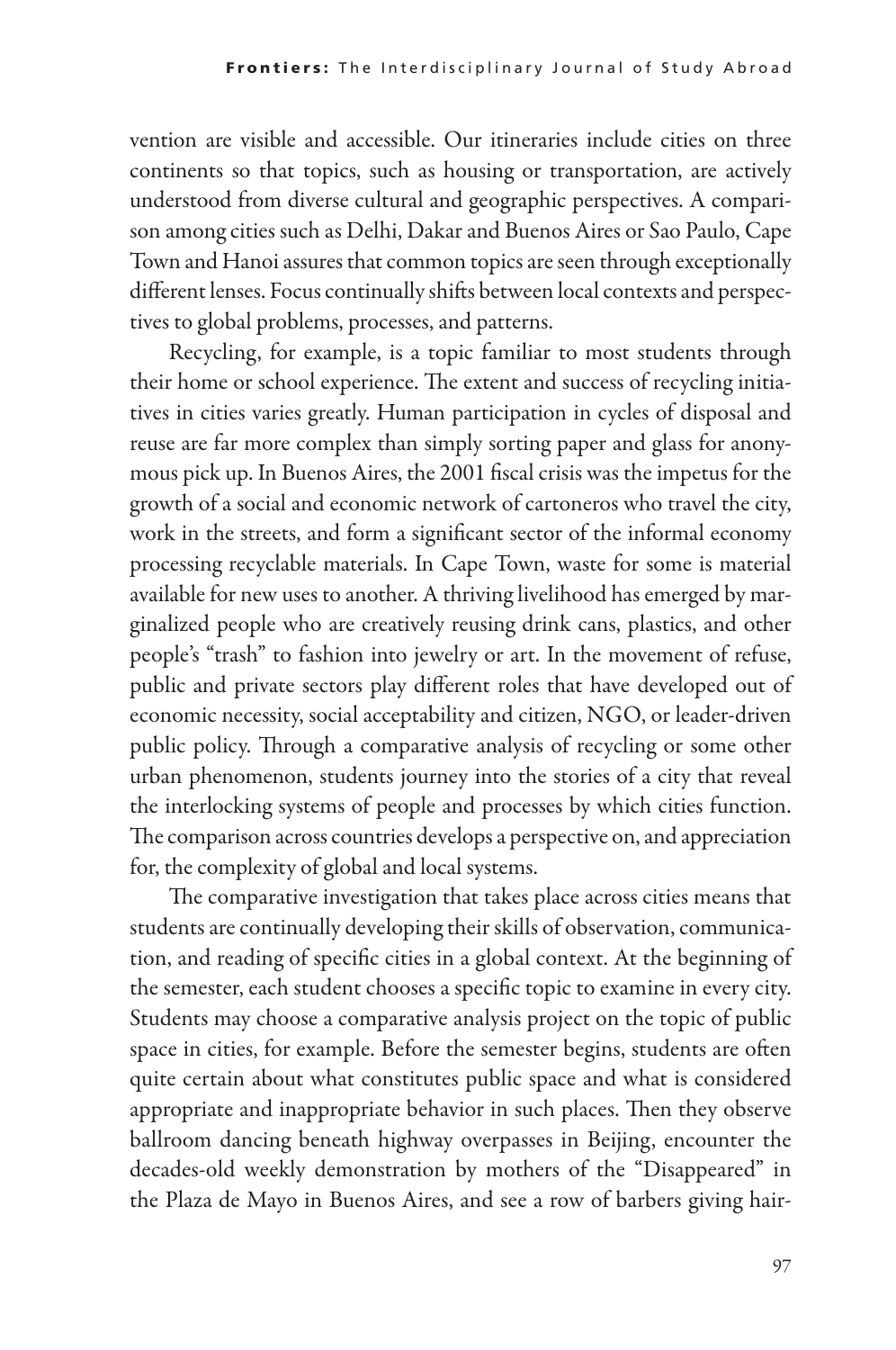cuts and shaves on a busy sidewalk in Hanoi. Students have to, and tend to reconsider their values, expectations, and beliefs. Their assumptions turn into questions that surface through comparative observation: What constitutes public space? What kinds of behaviors are considered appropriate? Where and what is public and private? Who decides how it should be used? Our experience is that these questions only emerge after observing multiple settings and interacting with people and places that are distinct from famil iar environments.

Different cities, different alternatives, different aspirations, different realities: with sustained comparison, students are confronted with the ambiguity of problem solving in multiple contexts. This is what we aspire to teach students through this urban immersion experience.

## Study Abroad and Professional/ Personal Development

Study on the IHP Cities program comes at an important point in the intellectual development of a student. They achieve, at this moment, some mastery of the skills needed to succeed as an undergraduate; and to do effective graduate research, to work as qualified professionals, and to become informed, globally-aware citizens. In studying each city, students take an introspective look at their own lives with respect to class, race and ethnicity, gender, and with regard to their future life choices.

Experiential education on the IHP Cities program is intended to help students prepare to make the leap from undergraduate level studying to graduate and professional level thinking. By experiencing real-life forces, students come to grips with conflicting realities. Education can be thought of as a series of steps that develop the skills required to deal with life and professional responsibilities. A bright student in high school excels by memoriz ing facts and figures relevant to the subject at hand. In college, there is more information than can ever be memorized, so students develop a skill set that allows them to succeed by mastering the themes and concepts presented in each course. At the graduate level, and particularly in writing a thesis, a student needs to be able to sort out conflicting statistics, opinions, and theories in order to support a "thesis" of one's own. There can no longer be one "right" answer; and, indeed, what may be quite right from one vantage point may be quite wrong from another. These are skills that are essential to professional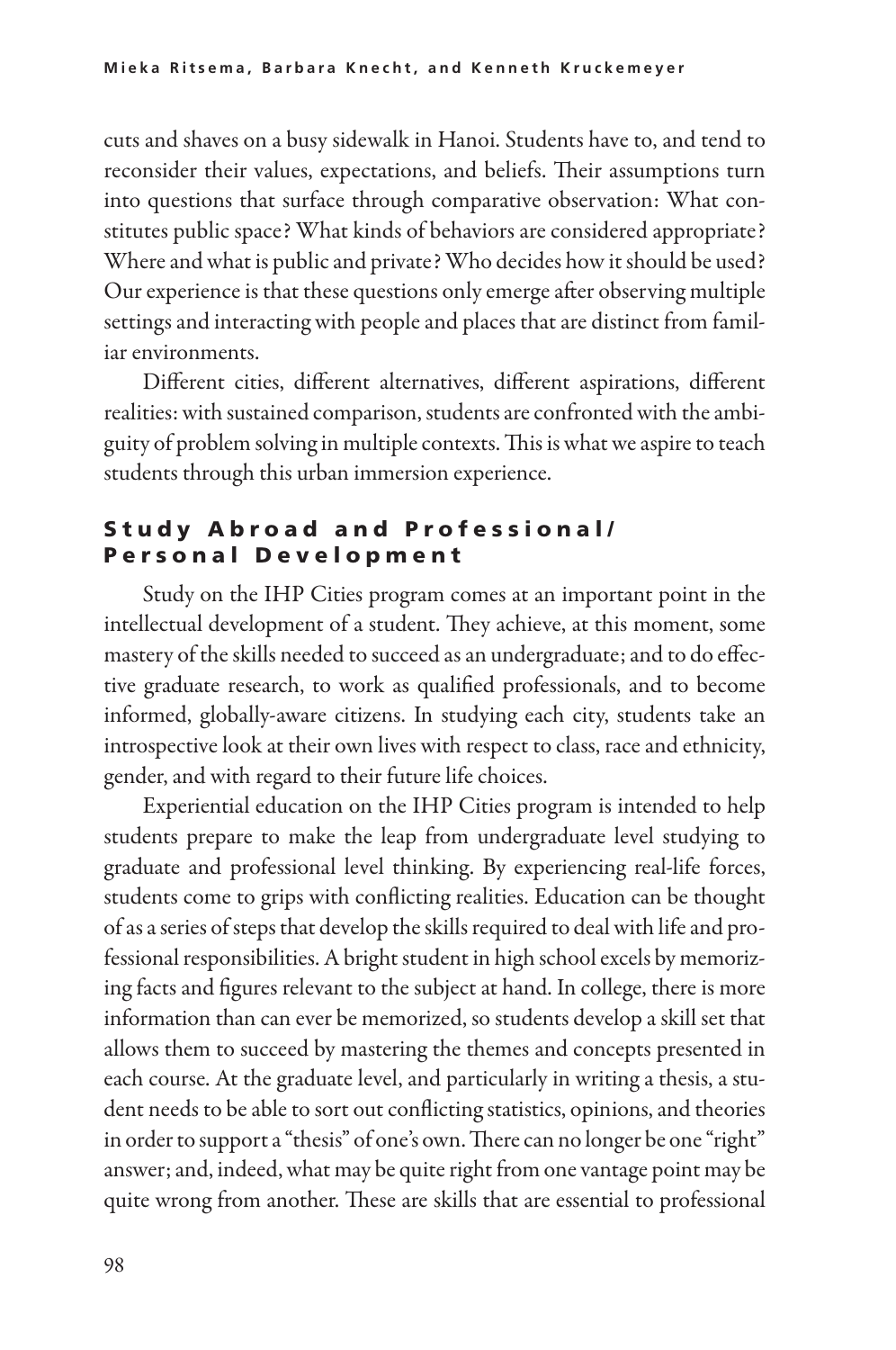work, and skills that are important in living an effective and influential life.

Students cannot distance themselves from their learning when abstractions and theories are observed in everyday application. In the classroom one can study theories of mode choice in transportation, for example. Under what circumstances will people choose to drive a car, take a bus, ride a bicycle or walk? Theory becomes reality as students are confronted with this choice when they travel from their host family's residence to class each day based on limited time and cash, desired comfort and convenience. They learn more from the subway planner or the bus operator and they hear about onerous transfers from the residents of outlying districts. Their host family instructs them in the status associated with each transportation option. Just when they have come to understand mode choice in one city, their new-found certainty is challenged by the realities of another city on a different continent; and then it is tested once more.

For example, in Delhi, the inexpensive Tata Nano automobile has captured the imagination of many who now carry whole families on a motor scooter. The government scrambles in vain to keep up with the infrastructure demands of rapidly expanding motorization. Meanwhile, in Hanoi, the mode of choice for a majority of people is adamantly a motor scooter. This choice of mode directly influences the way land in the city is used and affects how people shop. By contrast, in Beijing, motorcycles are banned entirely in the central city. And while there is a social and political bias towards cars, the city is building a highly capital-intensive rail transit system. Nevertheless, while there seems at first glance to be a particular chosen transport direction in each of these cities, the realities for people in specific neighborhoods, with different incomes, with specific abilities and with other desires is decidedly different from that norm. At the same time, environmental consciousness is growing around the globe, pointing urban dwellers in new directions.

Engaging urban institutions, systems, and individual voices demands thoughtful reflection about one's own background, choices, and opportunities in the world. In each city we visit, people from every walk of life are astounded by the opportunities of our students. In their personal journeys, students often begin to see themselves not as isolated individuals but as part of greater human, urban systems. Confronted with poverty, violence, and inequality, there is an increasing recognition and debate within the student group about their own positions of privileged participation in a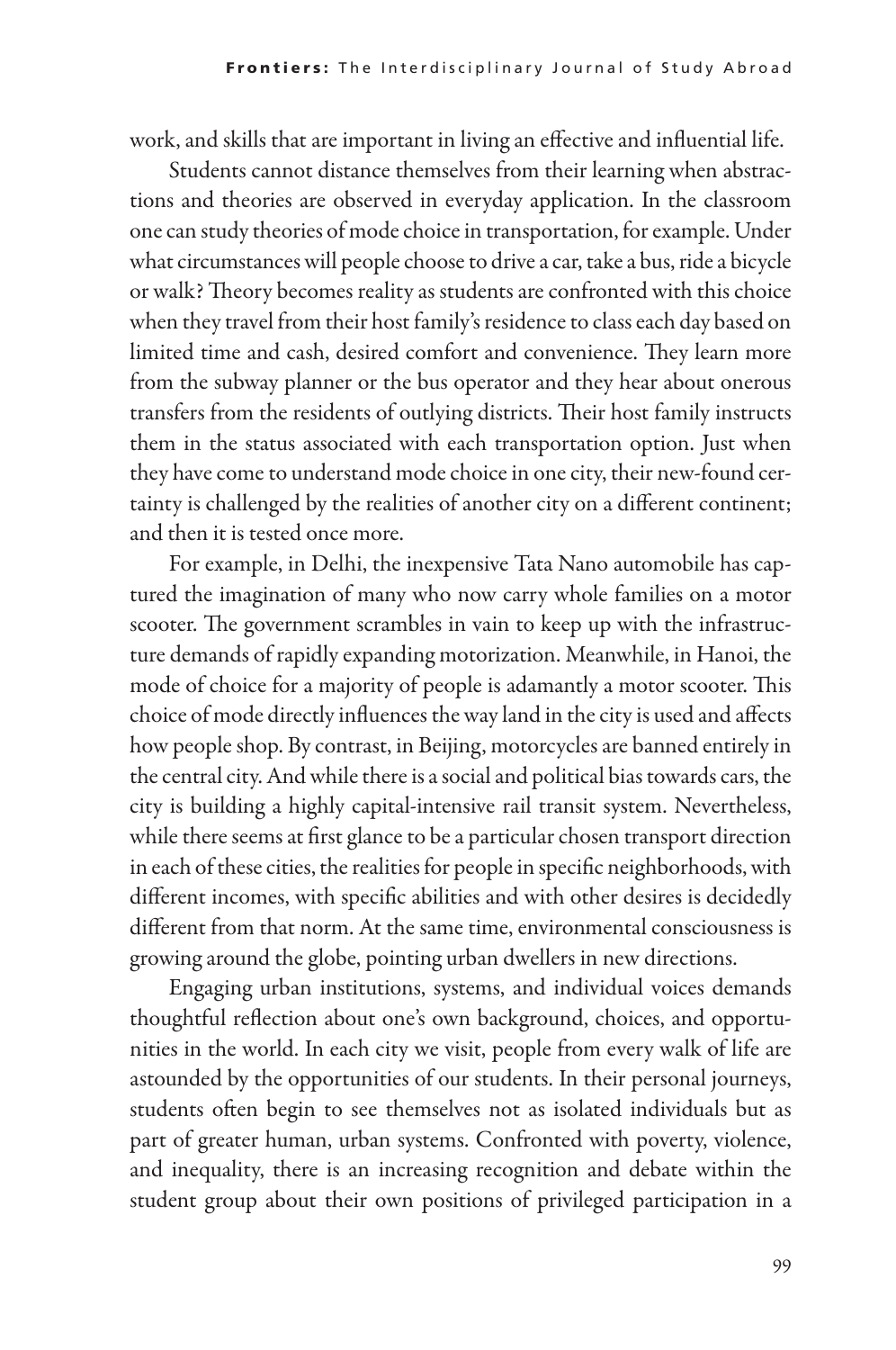highly unequal world. Listening to local discourses of crime and stigmatized neighborhoods, they contrast this discourse of "the Other" with direct experience and communication across social and spatial divisions. It is then juxtaposed to their experiences in new cities and at home. It is an uncomfortable experience. To varying degrees, students develop the ability to learn on other people's terms and to resist the tendency to slip into the role of tourist or elite consumer. This process is supported by increasing confidence in one's ability to communicate in intercultural contexts and negotiate unknown places.

### C o n c l u s i o n

For any study abroad program based in a city, everyday experiences can become sources for learning. In terms of the lifetime value to a student, a trip by public bus to visit a community organization constructing their own housing or a waste treatment facility can be at least as educational as a tour of a museum. This may be neither the purpose nor the intellectual approach of many study abroad programs, but students benefit when the city is included in their intellectual work. The phenomenon of the "colonial student" (Ogden 2007), who benefits from a study abroad experience without discomfort, catches many universities in a race to serve that expectation. Legitimate issues of grades, accreditation, liability and safety can be easy reasons, even excuses, for avoiding challenges, particularly urban ones. The net result can be the loss of connection with people and place. Yet it is that connection that is the essence of first-hand experiential study, and therefore a necessary prerequisite for the learning that is possible from study abroad.

Student interaction with people and urban systems on IHP Cities programs is the result of organized experiences and exercises. As the interdisciplinary nature of faculty and students demonstrates, the subject of the city can be integrated into many courses of study. Other programs might incorporate firsthand city experiences into existing programs without difficulty. Traveling in small groups, using local public transport, eating street food, adopting mapping exercises or an ethnographic lens are tools readily employed. Each study abroad program is intended for a specific set of students and each expects a different outcome. All, however, might benefit from greater local immersion.

Cities are worthy of study in their own right because urban processes are far too often taken for granted, rather than understood as produced and reproduced daily by a range of actors and institutions. After completing the program,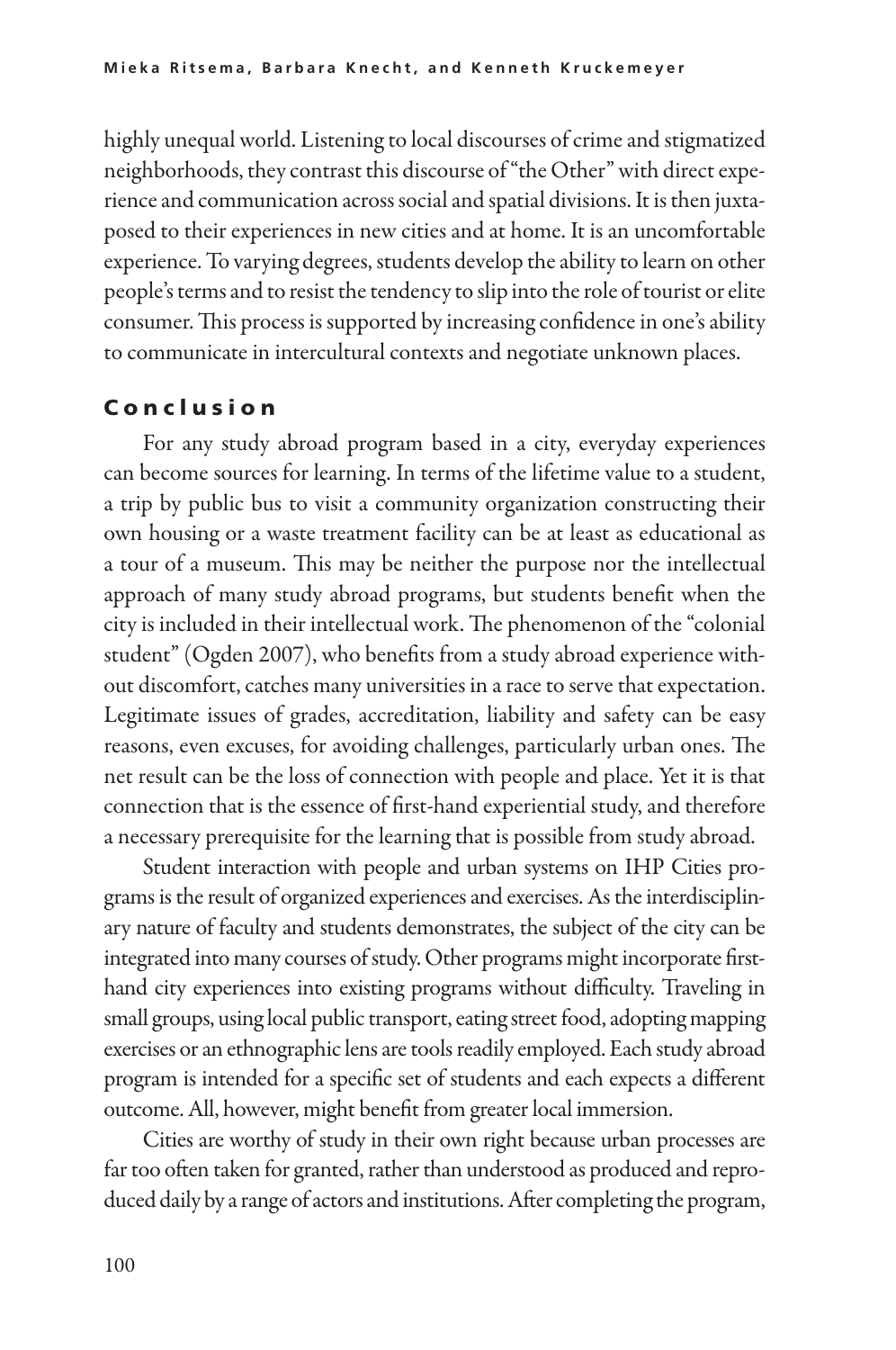students frequently say that things they took for granted they now understand to be much more complex. It is that realization that is essential to the development of solutions to real problems in this world, toward making cities work for more and more people, and toward achieving greater equity in the world.

The IHP Cities program hopes to instill in students a life-long care for cities: that they will be able to arrive in any city ready to explore, that they will come to understand that city through personal communication and observation, and that they will be able to engage with any environment on a professional and personal level. We hope this will be apparent in the roles that they play in shaping how cities work.

### A c k n o w l e d g e m e n t s

Thanks to our students for teaching us how to teach and for their will ingness to participate with open minds.

#### R e f e r e n c e s

- Caldeira, Teresa. 2000. *City of Walls: Crime, Segregation, and Citizenship in São Paulo.* Berkeley: University of California Press.
- Citron, James L. and Rachel Kline. Fall 2001. "From Experience to Experiential Education: Taking Study Outside the Comfort Zone." *International Educator* 10(4): 18–26.

Davis, Mike. 2006. *Planet of Slums.* New York: Verso.

- Gans, Herbert J. 1967. *The Levittowners: Ways of Life and Politics in a Suburban Community.* New York: Pantheon Books.
- Hannerz, Ulf. 1980. Exploring the City: Inquiries into Urban Anthropology. New York: Columbia University Press.
- Kolb, David A. 1984. *Experiential Learning as the Source of Learning and Development.* Englewood Cliffs, NJ: Prentice Hall.
- Lutterman-Aguilar, Ann and Orval Gingerich. Winter 2002. Experiential Pedagogy for Study Abroad: Educating for Global Citizenship. *Frontiers: The Interdisciplinary Journal of Study Abroad* 8: 41–81.
- Massey, Douglas S. and Nancy A. Denton. 1993. *American Apartheid: Segregation and the Making of the Underclass.* Cambridge: Harvard University Press.
- Ogden, Anthony. Winter 2007–2008. "The View from the Veranda: Understanding Today's Colonial Student." *Frontiers: The Interdisciplinary*